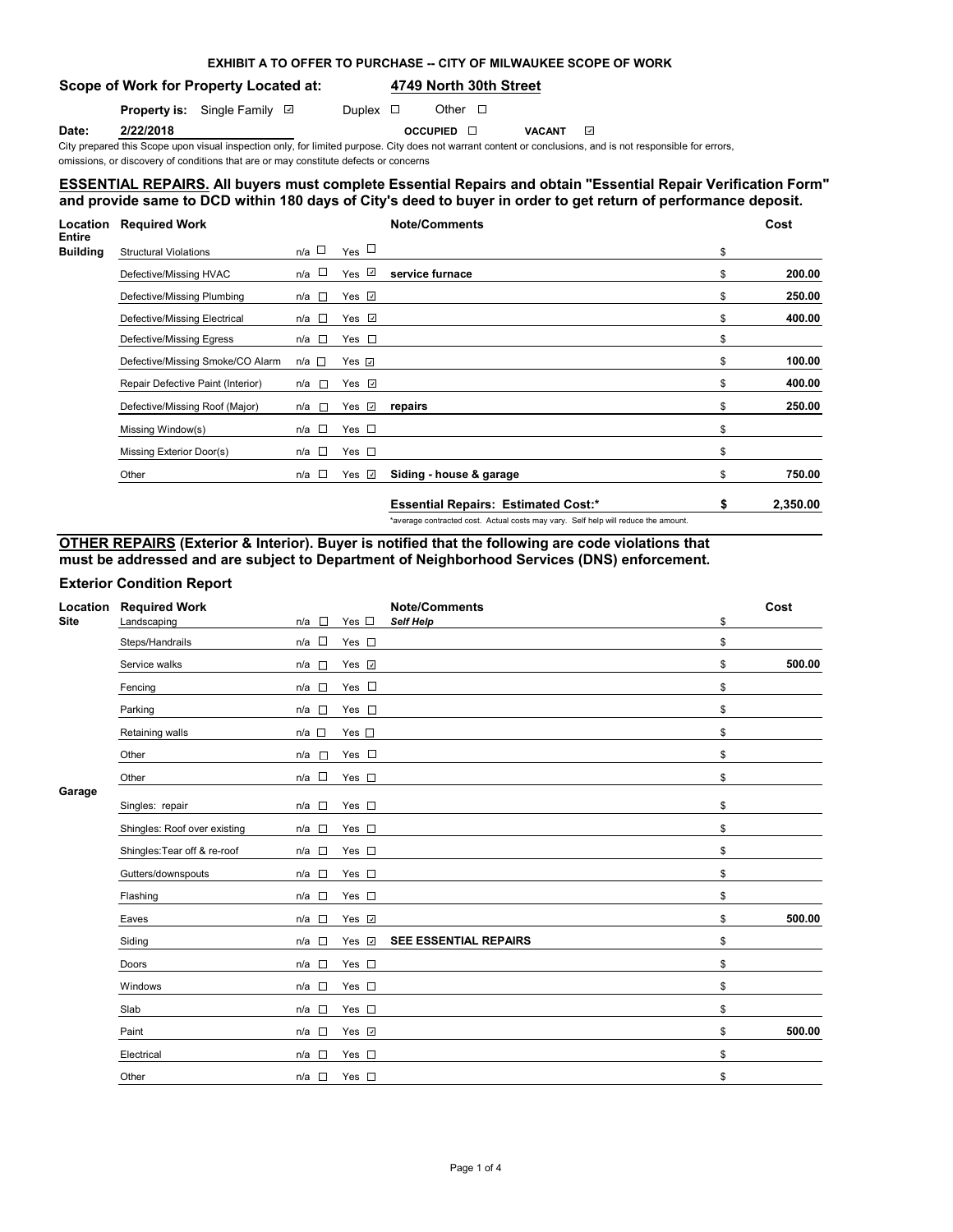### **Porches**

| гиспеэ | Roof                         | $\sim$<br>n/a                   | Yes $\square$ |                       | \$           |
|--------|------------------------------|---------------------------------|---------------|-----------------------|--------------|
|        | Deck-upper                   |                                 | Yes $\square$ |                       | \$           |
|        |                              | n/a<br>$\sim$                   |               |                       |              |
|        | Deck--lower                  | $n/a$ $\square$                 | Yes $\square$ |                       | \$           |
|        | Steps/handrails              | $n/a$ $\square$                 | Yes $\square$ |                       | \$           |
|        | Ceiling                      | $\Box$<br>n/a                   | Yes $\square$ |                       | \$           |
|        | Guardrails                   | $n/a$ $\square$                 | Yes $\square$ |                       | \$           |
|        | Structural                   | $\Box$<br>n/a                   | Yes $\square$ |                       | \$           |
|        | Paint                        | n/a<br>$\sim$                   | Yes $\square$ |                       | \$           |
|        | Other                        | $n/a$ $\square$                 | Yes $\square$ |                       | \$           |
| House  | Chimney                      | n/a<br>$\sim$                   | Yes $\square$ |                       | \$           |
|        | Shingles: repair             | $\overline{\phantom{a}}$<br>n/a | Yes v         | SEE ESSENTIAL REPAIRS | \$           |
|        | Shingles: Roof over existing | $n/a$ $\square$                 | Yes $\square$ |                       | \$           |
|        | Shingles: Tear off & re-roof | $n/a$ $\square$                 | Yes $\square$ |                       | \$           |
|        | Gutters/downspouts           | n/a<br>$\Box$                   | Yes $\square$ |                       | \$           |
|        | Flashing                     | $\Box$<br>n/a                   | Yes $\square$ |                       | \$           |
|        | Eaves                        | $\Box$<br>n/a                   | Yes $\square$ |                       | \$           |
|        | Siding                       | n/a                             | Yes <b>⊽</b>  | SEE ESSENTIAL REPAIRS | \$           |
|        | Storm Doors                  | n/a $\square$                   | Yes $\square$ |                       | \$           |
|        | Prime ("main") Doors         | n/a<br>$\Box$                   | Yes $\square$ |                       | \$           |
|        | <b>Storm Windows</b>         | П<br>n/a                        | Yes $\square$ |                       | \$           |
|        | Prime ("main") Windows       | n/a<br>$\sim$                   | Yes $\square$ |                       | \$           |
|        | Paint                        | $n/a$ $\square$                 | Yes V         |                       | \$<br>500.00 |
|        | Foundation                   | $\sim$<br>n/a                   | Yes $\square$ |                       | \$           |
|        | Electrical                   | n/a □                           | Yes $\square$ |                       | \$           |
|        | Other                        | $\Box$<br>n/a                   | Yes $\square$ |                       | \$           |
|        | Other                        | n/a<br>$\overline{\phantom{a}}$ | Yes $\square$ |                       | \$           |
|        | Other                        | $\Box$<br>n/a                   | Yes $\square$ |                       | \$           |
|        | Other                        | n/a □                           | Yes $\square$ |                       | \$           |
|        |                              |                                 |               |                       |              |

**Exterior: Estimated Cost:\* \$ 2,000.00**

\*average contracted cost. Actual costs may vary. Self help will reduce the amount.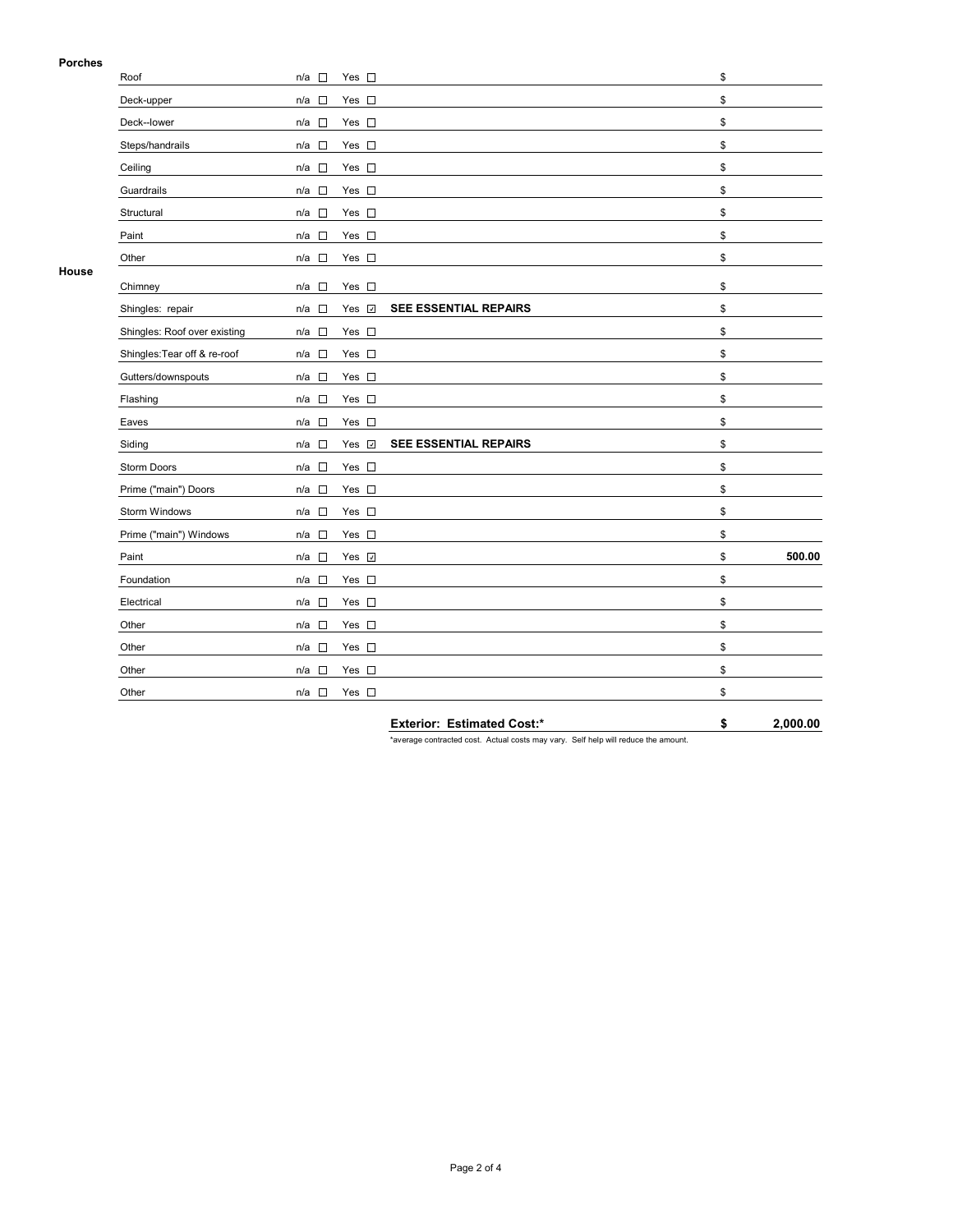# **Interior Condition Report**

| <b>Unit:</b> Entire unit (single fam |
|--------------------------------------|
| Upper unit of duplex                 |

**UNIT: UNITE: Unit Comment**<br>Version of the family) Different control duplex<br>
Different Different Different Different Different Different Different Different Different Different Different D  $\mathcal{L}_{\mathcal{A}}$ 

#### **Mechanical Required Work Heating**

| neauny            |                                     |                       |                |                              |    |
|-------------------|-------------------------------------|-----------------------|----------------|------------------------------|----|
|                   | Repair/replace boiler               | n/a □                 | Yes $\square$  |                              | \$ |
|                   | Repair radiation                    | n/a □                 | Yes $\square$  |                              | \$ |
|                   | Repair/replace furnace              | n/a<br>$\mathbf{r}$   | Yes $\square$  |                              | \$ |
|                   | Repair ductwork                     | n/a $\square$         | Yes $\square$  |                              | \$ |
|                   | Replace thermostat                  | n/a □                 | Yes $\square$  |                              | \$ |
|                   | Repair/replace grilles              | n/a<br>$\sim$         | Yes $\square$  |                              | \$ |
|                   | Tune boiler/furn. insp ht exchanger | $n/a$ $\square$       | Yes <b>☑</b>   | SEE ESSENTIAL REPAIRS        | \$ |
| <b>Electrical</b> | Repair/replace receptacles          | n/a<br>$\overline{a}$ | Yes $\square$  |                              | \$ |
|                   | Repair/replace switches             | $n/a$ $\square$       | Yes $\square$  |                              | \$ |
|                   | Repair/replace fixtures             | n/a $\square$         | Yes $\square$  |                              | \$ |
|                   | Install outlets and circuits        | n/a<br>$\sim$         | Yes $\square$  |                              | \$ |
|                   | Install outlets and circuits        | $n/a$ $\square$       | Yes $\square$  |                              | \$ |
|                   | Install outlets and circuits        | $\Box$<br>n/a         | Yes $\square$  |                              | \$ |
|                   | Install outlets and circuits        | n/a □                 | Yes $\square$  |                              | \$ |
|                   | Upgrade service                     | n/a<br>$\sim$         | Yes $\square$  |                              | \$ |
| Plumbing          | Minor repairs to electrical         | n/a □                 | Yes $\sqrt{2}$ | <b>SEE ESSENTIAL REPAIRS</b> | \$ |
|                   | Other                               | $n/a$ $\square$       | Yes $\square$  |                              | \$ |
|                   | Repair/replace kitchen sink         | $\sim$<br>n/a         | Yes $\square$  |                              | \$ |
|                   | Repair/replace kitchen sink faucet  | n/a<br>- 13           | Yes $\square$  |                              | \$ |
|                   | Repair/replace tub                  | n/a<br>$\sim$         | Yes $\square$  |                              | \$ |
|                   | Repair/replace tub faucet           | $n/a$ $\square$       | Yes $\square$  |                              | \$ |
|                   | Repair/replace toilet               | n/a □                 | Yes <b>☑</b>   | <b>SEE ESSENTIAL REPAIRS</b> | \$ |
|                   | Repair/replace lavatory             | n/a<br>$\sim$         | Yes $\square$  |                              | \$ |
|                   | Repair/replace lavatory faucet      | n/a $\square$         | Yes $\square$  |                              | \$ |
|                   | Repair/replace wash tub             | $n/a$ $\square$       | Yes $\square$  |                              | \$ |
|                   | Repair/replace wash tub faucet      | $\sim$<br>n/a         | Yes $\square$  |                              | \$ |
|                   | Unclog piping:                      | n/a<br>$\sim$         | Yes $\square$  |                              | \$ |
|                   | Repair drain/waste/vent piping      | $n/a$ $\square$       | Yes $\square$  |                              | \$ |
|                   | Repair water piping                 | n/a □                 | Yes $\square$  |                              | \$ |
|                   | Repair/replace water heater         | $\sim$<br>n/a         | Yes $\square$  |                              | \$ |
|                   | Other                               | $n/a$ $\square$       | Yes $\square$  |                              | \$ |
|                   | Other                               | $n/a$ $\square$       | Yes $\square$  |                              | \$ |
|                   |                                     |                       |                |                              |    |